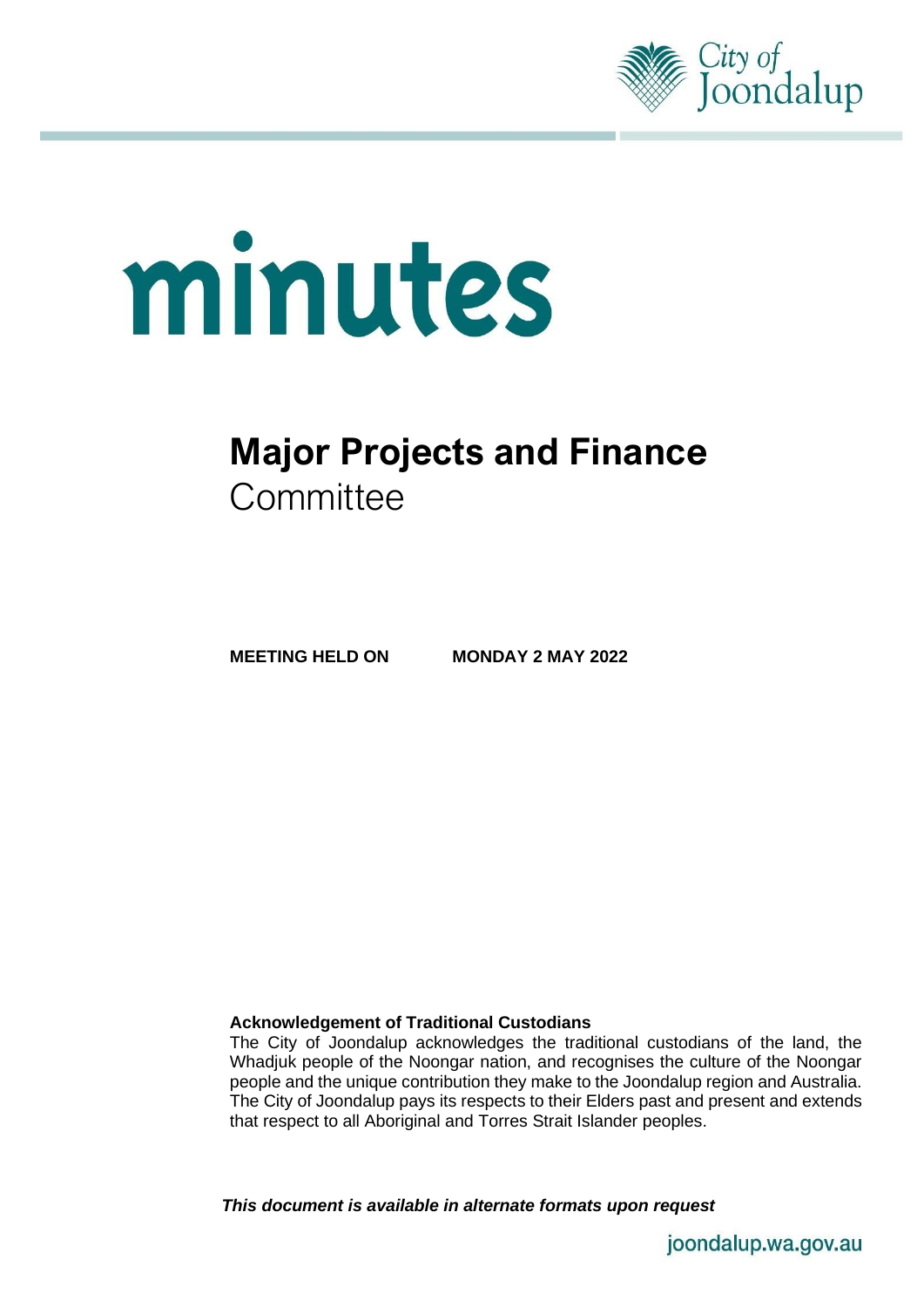# **TABLE OF CONTENTS**

| <b>ITEM</b><br>NO. | <b>TITLE</b>                                                                                              | <b>PAGE</b><br>NO. |
|--------------------|-----------------------------------------------------------------------------------------------------------|--------------------|
|                    | <b>DECLARATION OF OPENING</b>                                                                             | $\mathbf{2}$       |
|                    | DECLARATIONS OF FINANCIAL INTEREST / PROXIMITY<br><b>INTEREST / INTEREST THAT MAY AFFECT IMPARTIALITY</b> | $\mathbf{2}$       |
|                    | <b>APOLOGIES AND LEAVE OF ABSENCE</b>                                                                     | 3                  |
|                    | <b>CONFIRMATION OF MINUTES</b>                                                                            | 3                  |
|                    | ANNOUNCEMENTS BY THE PRESIDING MEMBER WITHOUT<br><b>DISCUSSION</b>                                        | 3                  |
|                    | <b>IDENTIFICATION OF MATTERS FOR WHICH THE MEETING MAY BE</b><br><b>CLOSED TO THE PUBLIC</b>              | 3                  |
|                    | <b>PETITIONS AND DEPUTATIONS</b>                                                                          | 3                  |
|                    | <b>REPORTS</b>                                                                                            | 4                  |
| 1                  | ALTERNATIVE MEETING DATES - MAJOR PROJECTS AND<br><b>FINANCE COMMITTEE</b>                                | 4                  |
| 2                  | UPDATE ON THE 2021-22 CAPITAL WORKS PROGRAM                                                               | 8                  |
|                    | <b>URGENT BUSINESS</b>                                                                                    | 12                 |
|                    | <b>MOTIONS OF WHICH PREVIOUS NOTICE HAS BEEN GIVEN</b>                                                    | 12                 |
|                    | <b>REQUESTS FOR REPORTS FOR FUTURE CONSIDERATION</b>                                                      | 12                 |
|                    | <b>CLOSURE</b>                                                                                            | 12                 |

### **Note:**

Clause 15.10 of the City's *Meeting Procedures Local Law 2013* states:

*This local law applies generally to committee meetings except for clause 7.1 in respect of members seating and clause 7.8 in respect of limitation on members speaking.*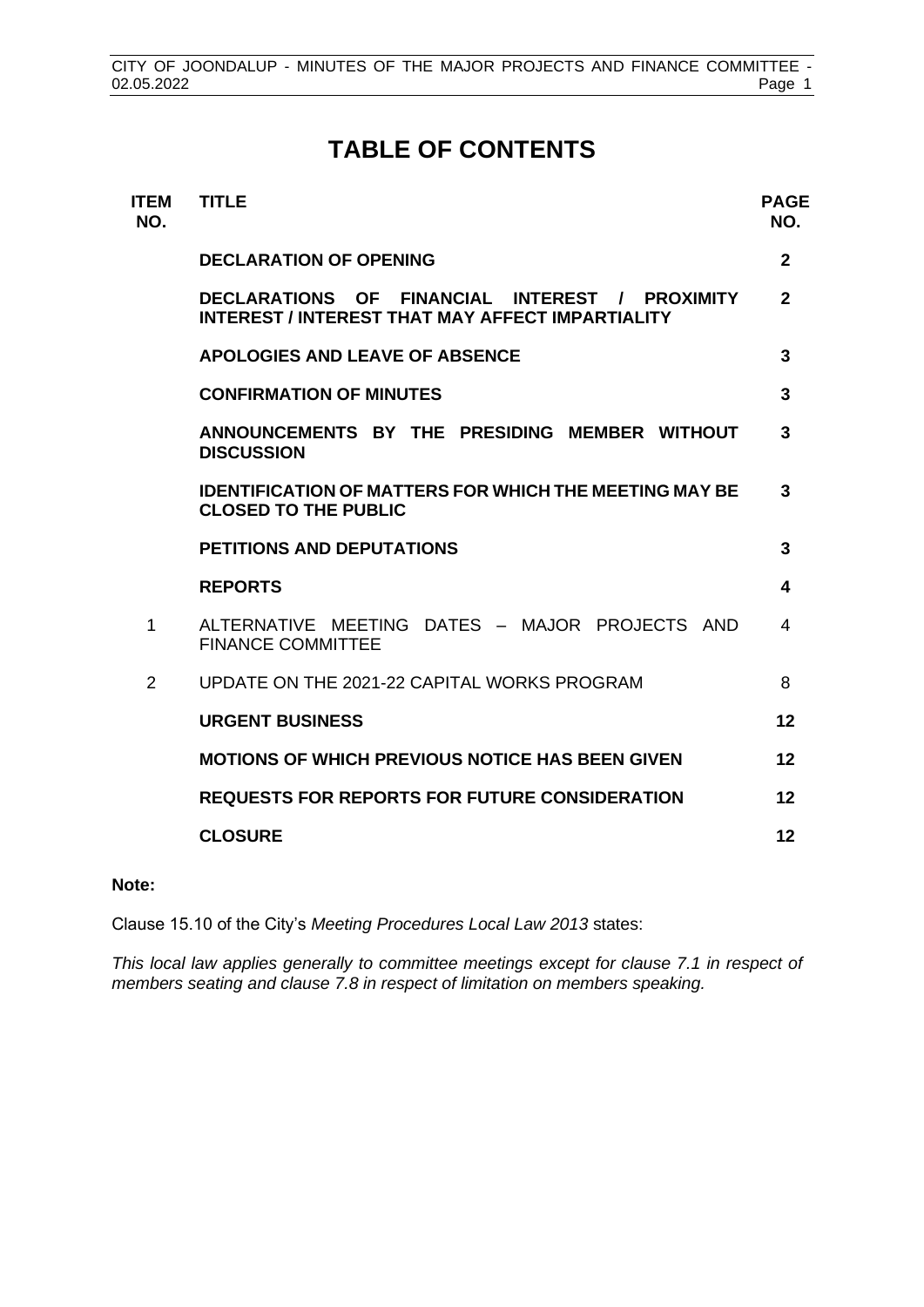# **CITY OF JOONDALUP**

### **MINUTES OF THE MAJOR PROJECTS AND FINANCE COMMITTEE MEETING HELD IN CONFERENCE ROOM 1, JOONDALUP CIVIC CENTRE, BOAS AVENUE, JOONDALUP ON MONDAY 2 MAY 2022.**

## **ATTENDANCE**

### **Committee Members**

Cr John Logan *Presiding Member* Mayor Hon. Albert Jacob, JP Cr Tom McLean, JP *Deputising for Cr Hill* Cr Nige Jones Cr Christopher May *from 5.47pm* Cr Russ Fishwick, JP *from 6.01pm* Cr Christine Hamilton-Prime, JP

from 5.52pm

### **Observers:**

Cr John Raftis

### **Officers:**

| Mr Mat Humfrey                         | <b>Acting Chief Executive Officer</b>                         |
|----------------------------------------|---------------------------------------------------------------|
| Mr Nico Claassen<br>Mrs Kylie Bergmann | Director Infrastructure Services<br><b>Manager Governance</b> |
| Mrs Wendy Cowley                       | Governance Officer                                            |

# <span id="page-2-0"></span>**DECLARATION OF OPENING**

The Presiding Member declared the meeting open at 5.46pm.

# <span id="page-2-1"></span>**DECLARATIONS OF FINANCIAL INTEREST / PROXIMITY INTEREST / INTEREST THAT MAY AFFECT IMPARTIALITY**

Nil.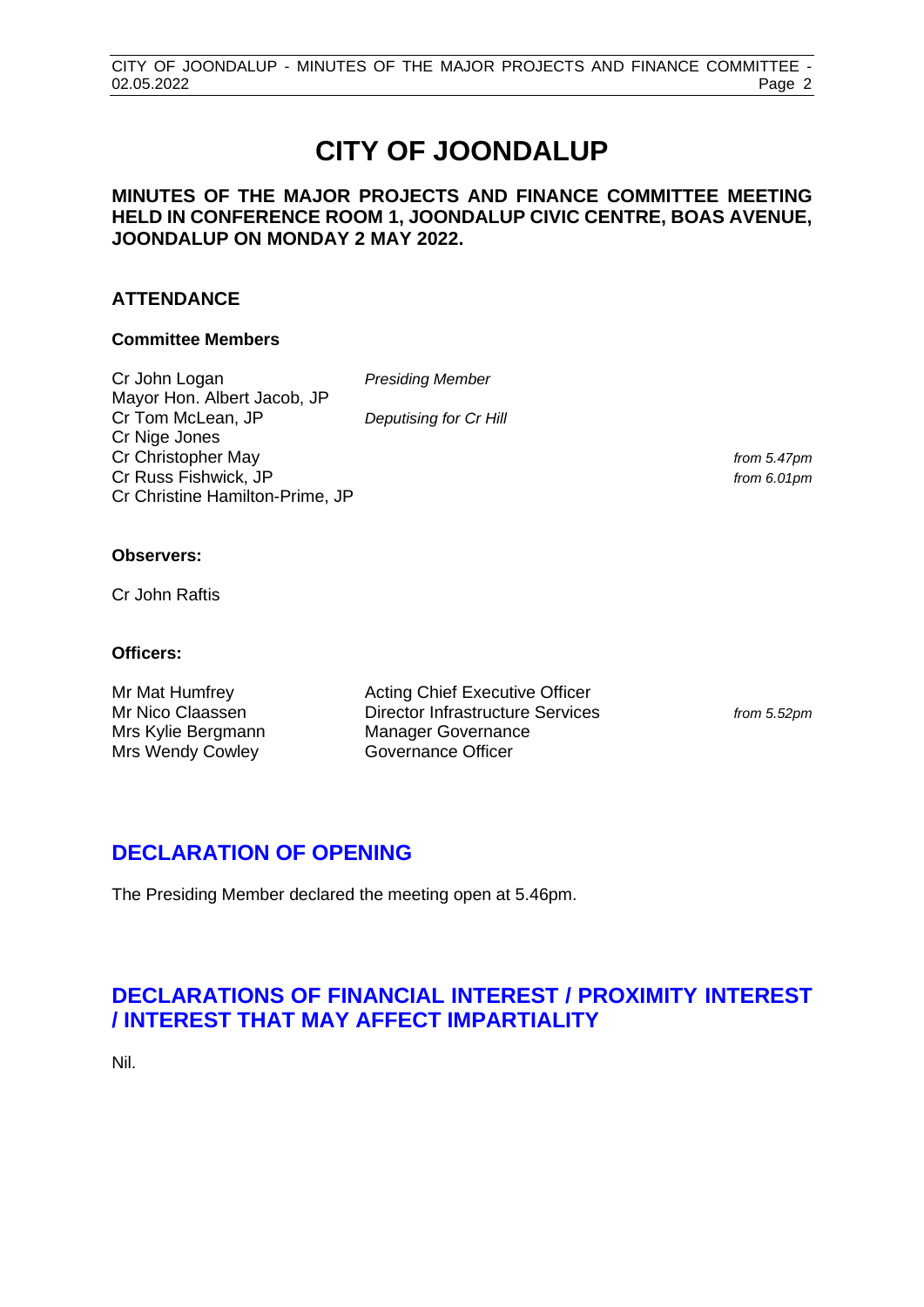# <span id="page-3-0"></span>**APOLOGIES AND LEAVE OF ABSENCE**

### **Apology**

Cr Adrian Hill.

### **Leave of Absence Previously Approved**

Cr Tom McLean 14 to 20 July 2022 inclusive.

# <span id="page-3-1"></span>**CONFIRMATION OF MINUTES**

### **MINUTES OF THE MAJOR PROJECTS AND FINANCE COMMITTEE MEETING HELD ON 28 MARCH 2022**

**MOVED Cr Jones, SECONDED Cr McLean that the Minutes of the Major Projects and Finance Committee Meeting held on 28 March 2022 be confirmed as a true and correct record.**

### **The Motion was Put and CARRIED (5/0)**

**In favour of the Motion:** Cr Logan, Mayor Jacob, Crs Hamilton-Prime, McLean and Jones.

# <span id="page-3-2"></span>**ANNOUNCEMENTS BY THE PRESIDING MEMBER WITHOUT DISCUSSION**

Nil.

# <span id="page-3-3"></span>**IDENTIFICATION OF MATTERS FOR WHICH THE MEETING MAY BE CLOSED TO THE PUBLIC**

In accordance with Clause 5.2 of the City's *Meeting Procedures Local Law 2013*, this meeting was not open to the public.

# <span id="page-3-4"></span>**PETITIONS AND DEPUTATIONS**

Nil.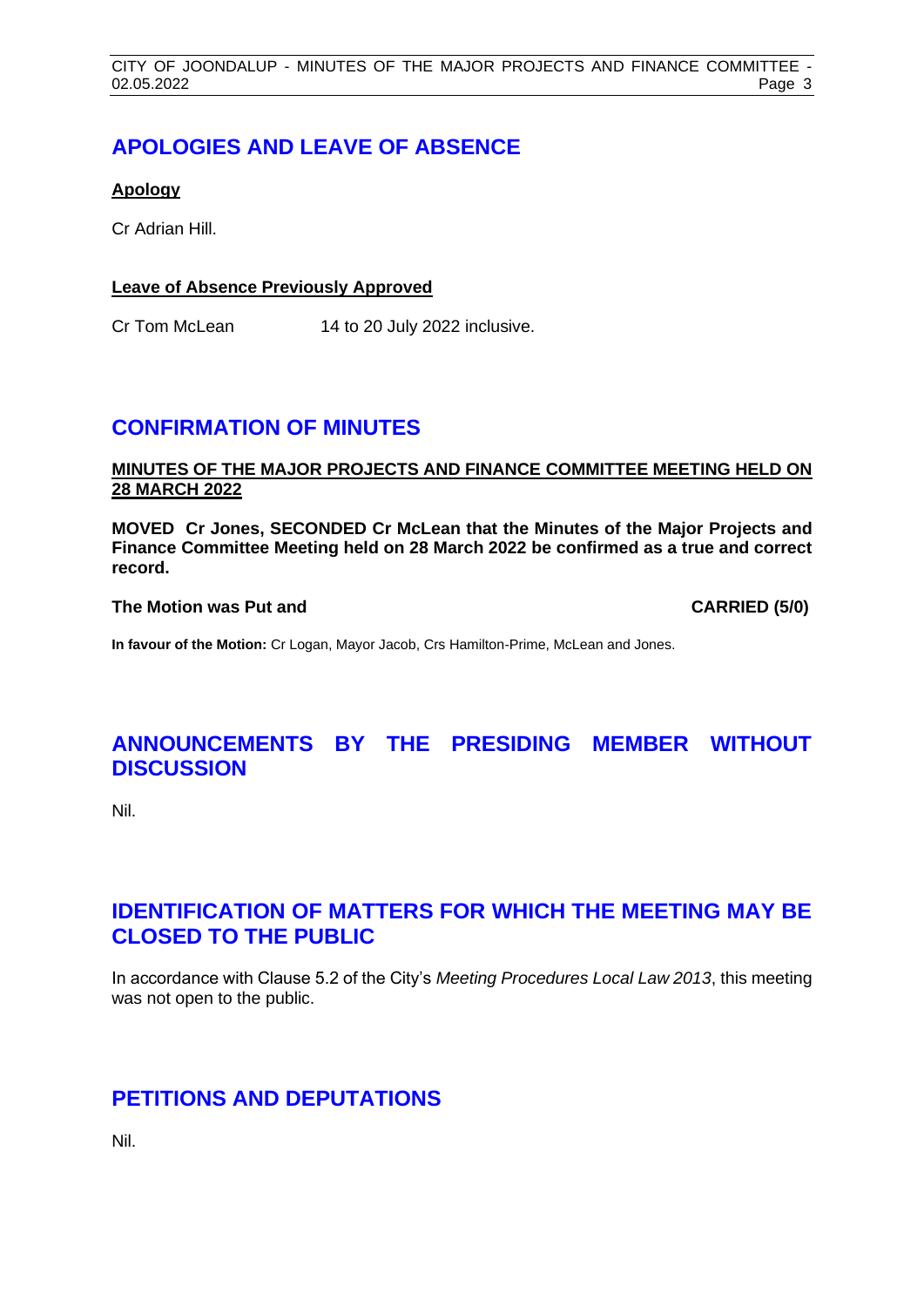# <span id="page-4-0"></span>**REPORTS**

<span id="page-4-1"></span>

| <b>ITEM1</b>                          | <b>ALTERNATIVE MEETING DATES - MAJOR</b><br><b>PROJECTS AND FINANCE COMMITTEE</b>                                                                                                                |
|---------------------------------------|--------------------------------------------------------------------------------------------------------------------------------------------------------------------------------------------------|
| <b>WARD</b>                           | All                                                                                                                                                                                              |
| <b>RESPONSIBLE</b><br><b>DIRECTOR</b> | Mr Jamie Parry<br>Governance and Strategy                                                                                                                                                        |
| <b>FILE NUMBER</b>                    | 107023, 101515                                                                                                                                                                                   |
| <b>ATTACHMENTS</b>                    | Nil                                                                                                                                                                                              |
| <b>AUTHORITY / DISCRETION</b>         | Executive - The substantial direction setting and oversight<br>role of Council, such as adopting plans and reports,<br>accepting tenders, directing operations, setting and<br>amending budgets. |

### **PURPOSE**

For the Major Projects and Finance Committee (the Committee) to consider alternative committee meetings dates for 2022.

### **EXECUTIVE SUMMARY**

In order to assist with forward planning for all Elected Members, management and staff, a schedule of meetings dates for the Major Projects and Finance Committee was presented and adopted by the Committee, on 1 November 2021.

Those dates are as follows:

- 1 Monday 29 November 2021, commencing at 6:15pm
- 2 Monday 14 March 2022, commencing at 5:45pm
- 3 Monday 2 May 2022, commencing at 5:45pm
- 4 Monday 11 July 2022, commencing at 5:45pm<br>5 Monday 12 September 2022, commencing at 5
- 5 Monday 12 September 2022, commencing at 5:45pm
- 6 Monday 28 November 2022, commencing at 6:15pm.

The Committee meeting scheduled for 14 March 2022 was recently re-scheduled to 28 March 2022 due to Elected Member workload and time commitments where the Committee meeting is scheduled on the Monday prior to a Briefing Session or Council Meeting.

Following this, a request has been received from the Presiding Member, to review all Committee meeting dates for the remainder of 2022 to determine if there are any further conflicts and potential changes in date required.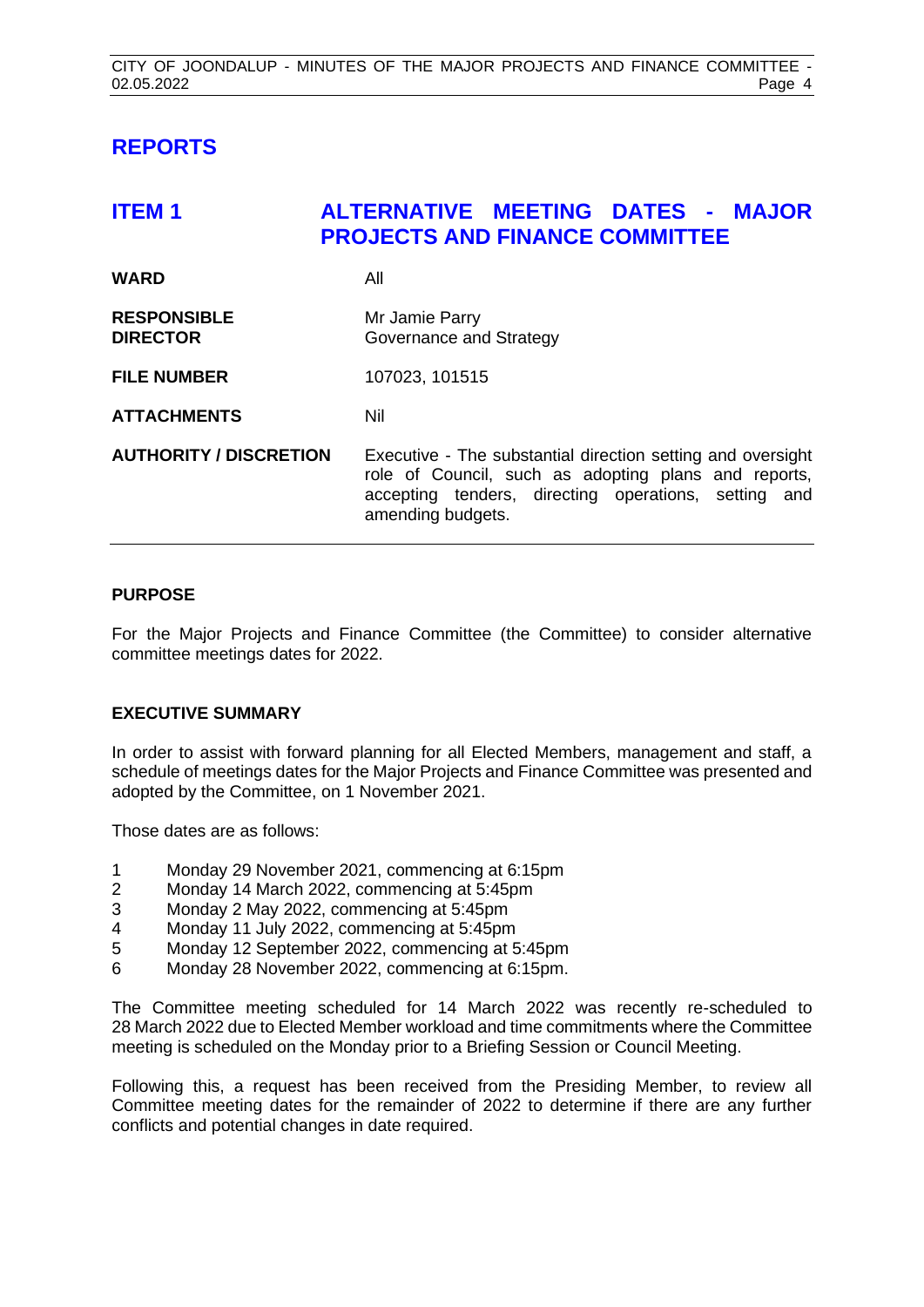### **BACKGROUND**

The basis for the Presiding Member's request is to ensure that Elected Members have sufficient time to review agenda papers and prepare for the Committee meeting. Where a meeting of the Major Projects and Finance Committee falls on the day prior to a Briefing Session or Council Meeting, it places pressure on Elected Members to review additional agenda papers when they already have a Briefing Session Agenda or Council Meeting Agenda to review.

### **DETAILS**

Below is a comparison of the scheduled committee dates for the Major Projects and Finance Committee for 2022, and proposed changes.

| <b>Current Date</b>      | <b>Proposed Date</b>     |
|--------------------------|--------------------------|
| Monday 2 May 2022        | Unchanged                |
| Monday 11 July 2022      | Tuesday 26 July 2022     |
| Monday 12 September 2022 | Monday 26 September 2022 |
| Monday 28 November 2022  | Unchanged                |

### **Issues and options considered**

The Committee can choose to either:

- reschedule the Committee dates, as listed in the above table
- keep the Committee dates as is with no changes or
- choose alternative dates for the Committee meetings however, consideration will need to be given to the calendar of meetings for all other Council/Committee meetings.

Officers can support a change in the meeting dates for the Major Projects and Finance Committee, as listed in the above table.

### **Legislation / Strategic Community Plan / Policy implications**

| Legislation | Local Government Act 1995.                           |
|-------------|------------------------------------------------------|
|             | Local Government (Administration) Regulations 1996.  |
|             | City of Joondalup Meeting Procedures Local Law 2013. |

### **Strategic Community Plan**

- **Key theme Governance and Leadership.**
- **Objective Corporate capacity.**
- **Strategic initiative** Not applicable.
- **Policy** Not applicable.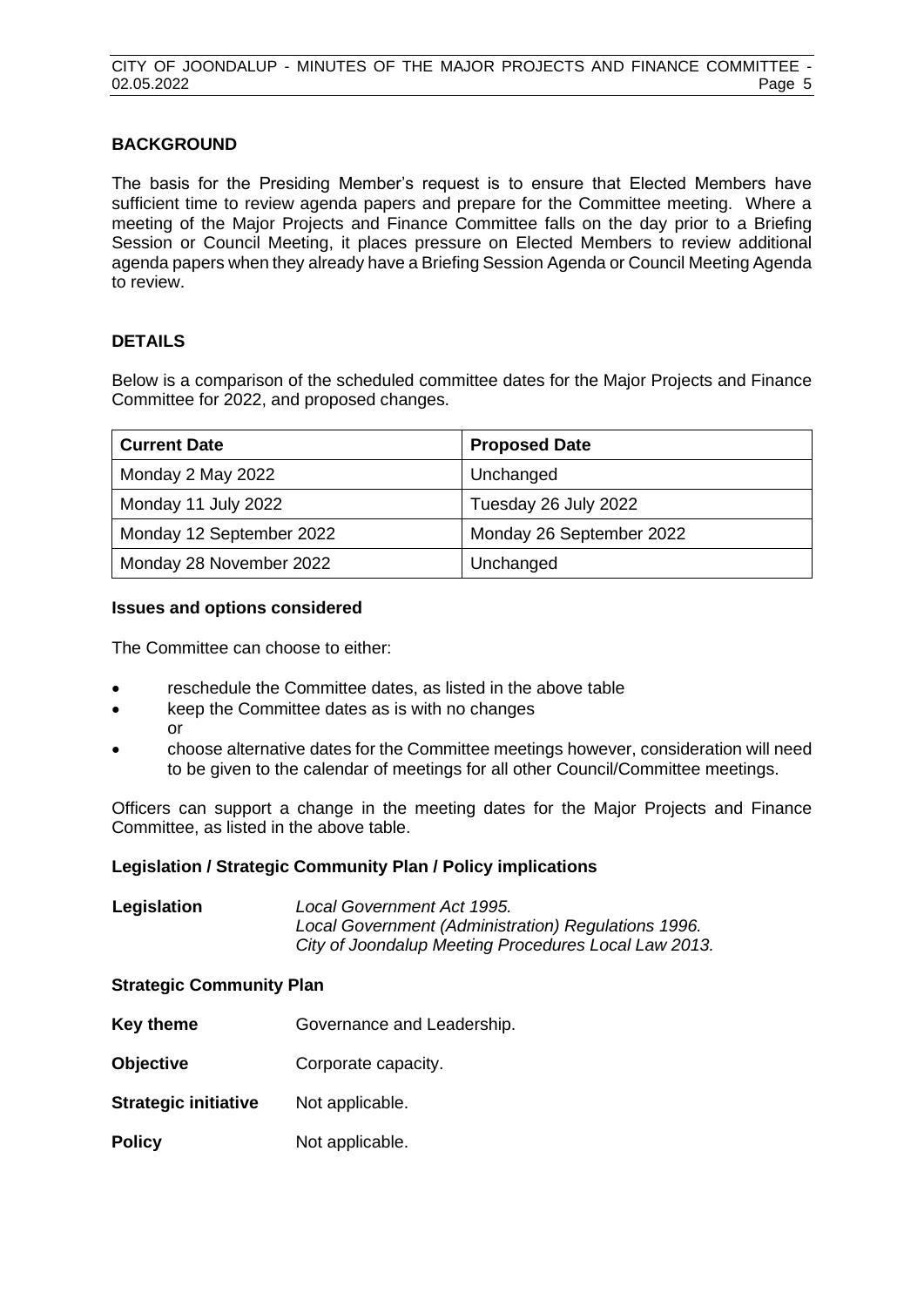### **Risk management considerations**

Should forward planning of committee meetings not be identified, then there is a risk for meetings to be held on an ad-hoc basis, lacking coordination with other key meetings and corporate planning processes.

### **Financial / budget implications**

Not applicable.

### **Regional significance**

Not applicable.

### **Sustainability implications**

Not applicable.

### **Consultation**

Not applicable.

### **COMMENT**

The current committee meeting dates, as adopted by the Major Projects and Finance Committee, can be amended however, consideration needs to be given to the calendar of meetings for all other Council/Committee meetings.

### **VOTING REQUIREMENTS**

Simple Majority.

*Cr May entered the room at 5.47pm.*

*The Director Infrastructure Services entered the room at 5.52pm.*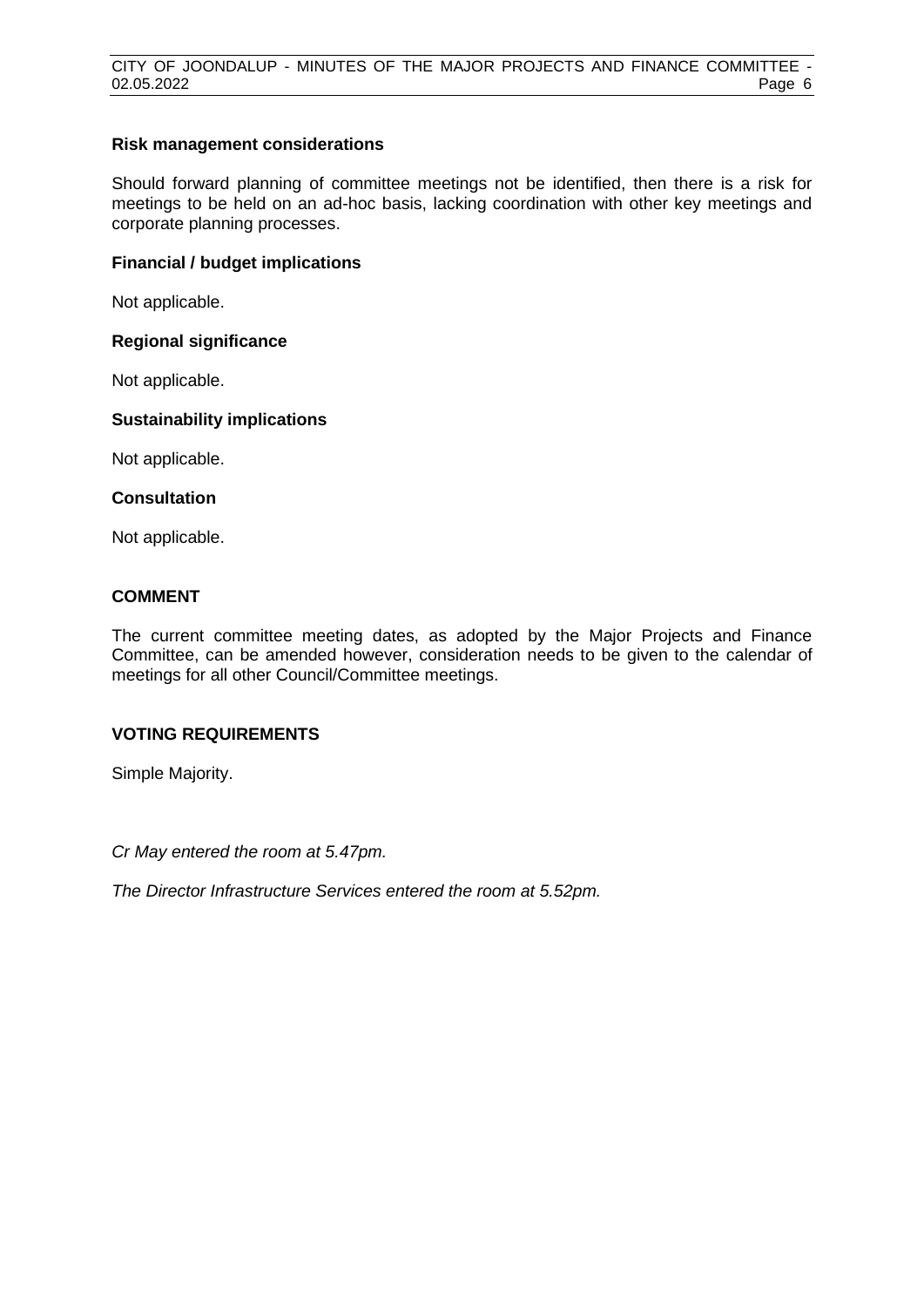### **MOVED Cr Jones, SECONDED Cr Hamilton-Prime that the current schedule of meetings dates for the Major Projects and Finance Committee be AMENDED as follows:**

| <b>Current Date</b> | <b>Proposed Date</b> |
|---------------------|----------------------|
| 2 May 2022          | Unchanged            |
| 11 July 2022        | 26 July 2022         |
| 12 September 2022   | 26 September 2022    |
| 28 November 2022    | Unchanged            |

### **The Motion was Put and CARRIED (6/0)**

**In favour of the Motion:** Cr Logan, Mayor Jacob, Crs Hamilton-Prime, McLean, Jones and May.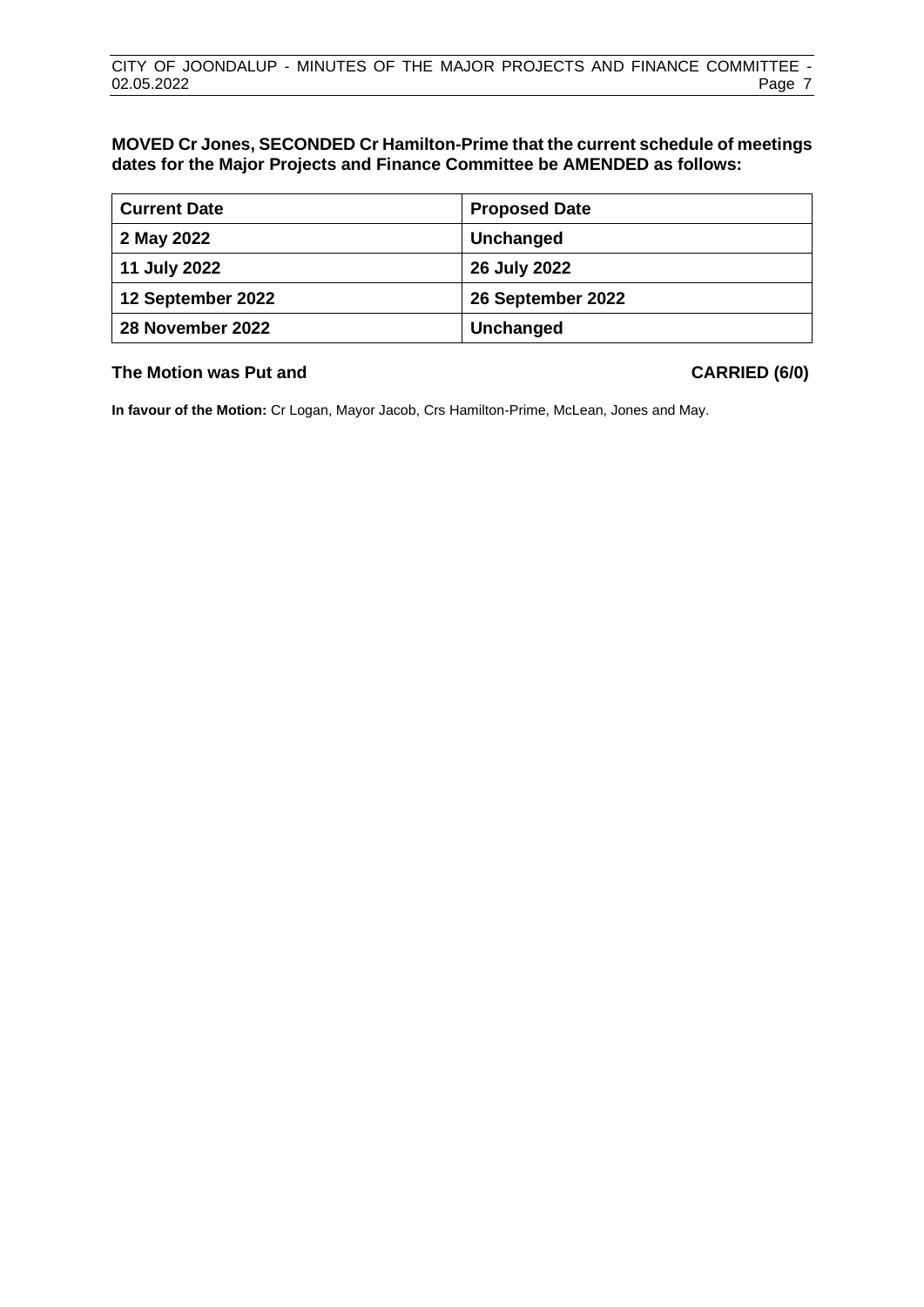# <span id="page-8-0"></span>**ITEM 2 UPDATE ON THE 2021-22 CAPITAL WORKS PROGRAM**

| <b>WARD</b>                           | All                                                                          |                                                                                                                                                                                                                        |
|---------------------------------------|------------------------------------------------------------------------------|------------------------------------------------------------------------------------------------------------------------------------------------------------------------------------------------------------------------|
| <b>RESPONSIBLE</b><br><b>DIRECTOR</b> | Mr Nico Claassen<br>Infrastructure Services                                  |                                                                                                                                                                                                                        |
| <b>FILE NUMBER</b>                    | 107023; 101515                                                               |                                                                                                                                                                                                                        |
| <b>ATTACHMENTS</b>                    | Attachment 1<br>Attachment 2<br>Attachment 3<br>Attachment 4<br>Attachment 5 | Capital Works Project Report 2021-22<br>Emerald Park Community<br>Facility<br>Upgrade<br>Craigie Leisure Centre Upgrades Stage 1<br>Clubrooms<br>Chichester<br>Park<br>Redevelopment<br>Joondalup City Centre Lighting |
| <b>AUTHORITY / DISCRETION</b>         | Council (that is for 'noting').                                              | Information - includes items provided to Council for<br>information purposes only that do not require a decision of                                                                                                    |

### **PURPOSE**

For the Major Projects and Finance Committee to note the update on the *2021-22 Capital Works Program* and the bi-monthly project status reports for capital works projects.

### **EXECUTIVE SUMMARY**

The Capital Works Project Report for the 2021-22 program as at 31 March 2022 is attached (Attachment 1 refers).

At the Major Projects and Finance Committee meeting held on 13 July 2020 the committee determined which capital works project reports were required and the frequency of reporting. The Bi-monthly Project Status Reports are attached (Attachments 2 to 5 refer).

*It is therefore recommended that the Major Projects and Finance Committee NOTES:*

- *1 the report on the Capital Works Projects for 2020-21 as at 31 March 2022 forming Attachment 1 to this Report;*
- *2 the Bi-monthly Capital Project Status Reports forming Attachments 2 to 5 to this Report.*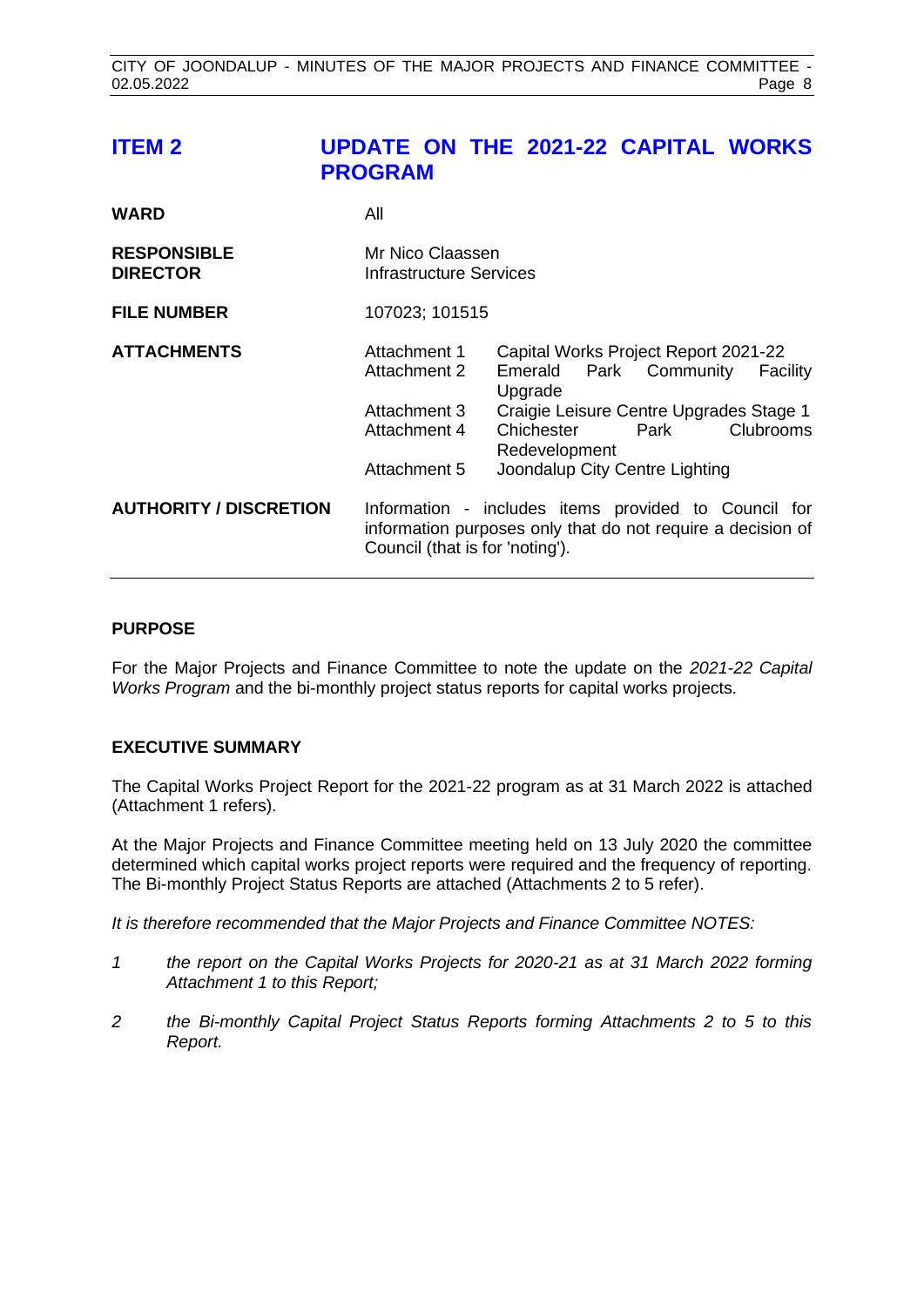### **BACKGROUND**

At its meeting held on 4 November 2019 (JSC03-11/19 refers), Council resolved, in part as follows:

*"That Council:*

- "*1 BY AN ABSOLUTE MAJORITY ESTABLISHES a Major Projects and Finance Committee, with the role being to:*
	- *1.1 oversee the progress of the City's annual capital works program and review of the City's Five Year Capital Works Program;*
	- *1.2 make recommendations to Council on modifications of capital works projects and major strategic capital projects;"*

The Major Projects and Finance Committee requested that the following project be reported on in detail:

| <b>Project Code</b> | <b>Project Description</b>                     |
|---------------------|------------------------------------------------|
| <b>BCW2562</b>      | Ellersdale Park Clubrooms Refurbishment        |
| <b>BCW2629</b>      | <b>Emerald Park Community Facility Upgrade</b> |
| <b>FNM2054</b>      | Whitfords Nodes Park Health & Wellbeing Hub    |
| <b>FPN2240</b>      | Burns Beach to Mindarie Dual Use Path          |
| PDP2118             | Moolanda Park Landscape Master Plan            |
| MPP2050             | Craigie Leisure Centre Upgrades Stage 1        |
| MPP2058             | <b>Chichester Park Clubrooms Redevelopment</b> |
| MPP2069             | Percy Doyle Floodlighting Upgrades             |
| <b>SSE2057</b>      | Leafy City Program                             |
| <b>STL2003</b>      | Joondalup City Centre Lighting                 |
| <b>STL2051</b>      | <b>Emerald Park Floodlighting</b>              |

The following projects which required a Bi-monthly Project Status Report have been completed and the final reports were presented to a former Major Projects and Finance Committee:

- Burns Beach to Mindarie Dual Use Path.
- Whitfords Nodes Park Health and Wellbeing Hub.
- Moolanda Park Landscape Master Plan.
- Ellersdale Park Clubrooms Refurbishment.
- Leafy City Project.
- Percy Doyle Floodlighting Upgrades.
- Emerald Park Floodlighting.

Following a request at the Major Projects and Finance Committee meeting held on 8 March 2021, Attachment 1 has been updated to now also include the year to date budget and project actuals. Please note that although the construction status might be shown as completed (blue), the project financials might not reflect this as final payments might still be outstanding.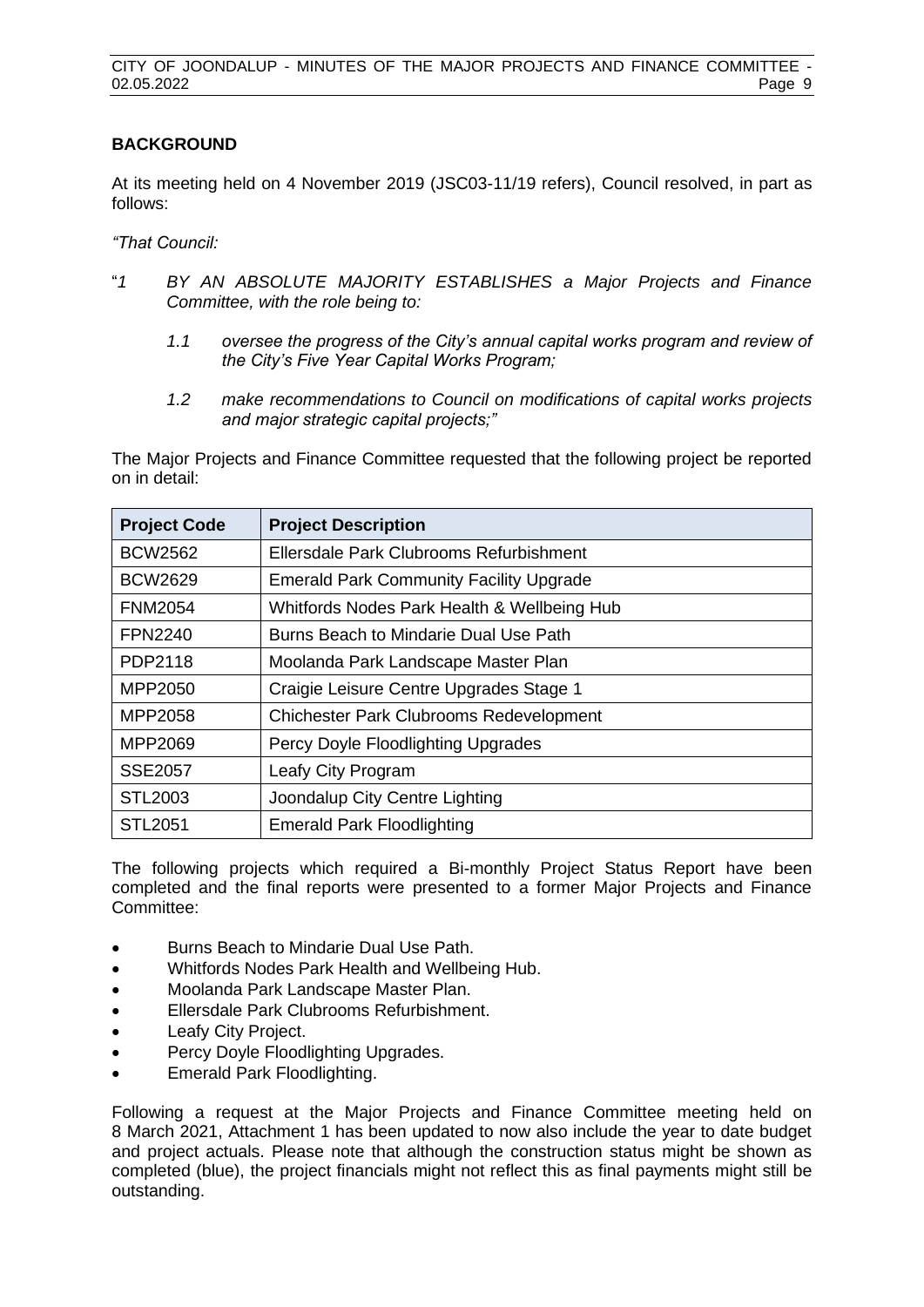### **DETAILS**

The Capital Works Project Report for the 2021-22 program as at 31 March 2022 is provided as Attachment 1 to this Report.

A summary of the projects and their current status is detailed in the Bi-monthly Project Status Reports forming Attachments 2 to 5 to this Report.

### **Issues and options considered**

Not applicable.

### **Legislation / Strategic Community Plan / Policy implications**

**Legislation** Sections 5.17 and 6.8 of the *Local Government Act 1995.*

A committee cannot make decisions, on behalf of the Council, that require an absolute majority decision (section 5.17 of the *Local Government Act 1995)*, in which case, and in accordance with Section 6.8 of the *Local Government Act 1995,* includes approving expenditure not included in the City's Annual Budget. The Major Projects and Finance Committee may only recommend to Council to approve or modify capital works projects.

### **Strategic Community Plan**

**Key theme Financial Sustainability.** 

**Objective** Major project delivery.

**Strategic initiative** Not applicable.

**Policy** Not applicable.

### **Risk management considerations**

Not applicable.

**Financial / budget implications**

Not applicable.

### **Regional significance**

Not applicable.

### **Sustainability implications**

Not applicable.

**Consultation**

Not applicable.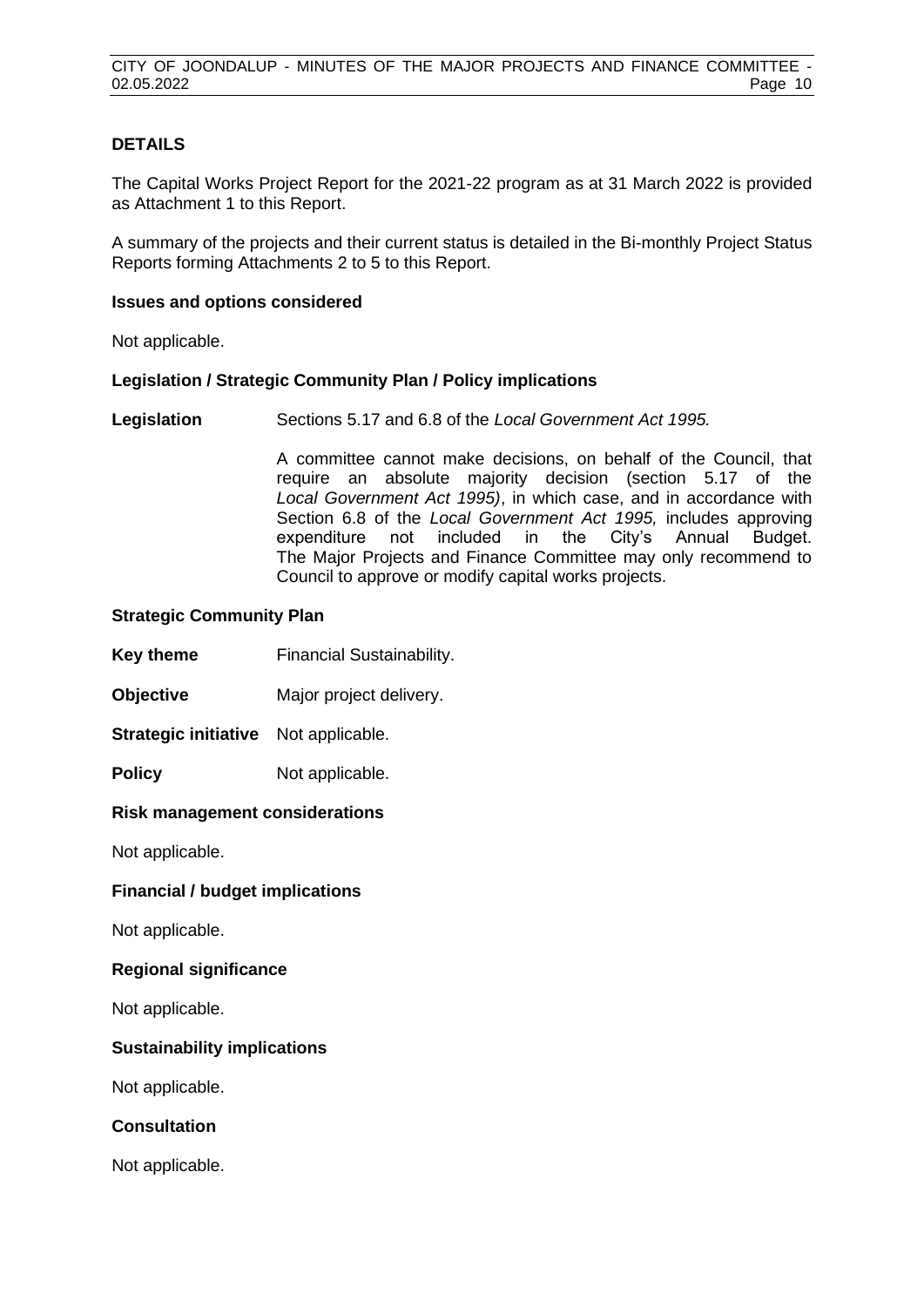### **COMMENT**

The attached Bi-monthly Project Status Reports provide an update on the activities undertaken.

### **VOTING REQUIREMENTS**

Simple Majority.

*Cr Fishwick entered the room at 6.01pm.*

**MOVED Cr Hamilton-Prime, SECONDED Mayor Jacob that the Major Projects and Finance Committee NOTES:**

- **1 the report on the Capital Works Projects for 2021-22 as at 31 March 2022 forming Attachment 1 to this Report;**
- **2 the Bi-monthly Project Status Reports forming Attachments 2 to 5 to this Report.**

### **The Motion was Put and CARRIED (7/0)**

**In favour of the Motion:** Cr Logan, Mayor Jacob, Crs Fishwick, Hamilton-Prime, McLean, Jones and May.

*Appendix 1 refers*

*[To access this attachment on electronic document, click here: Attach1MPFC220502.pdf](http://www.joondalup.wa.gov.au/files/committees/MPFI/2022/Attach1MPFC220502.pdf)*